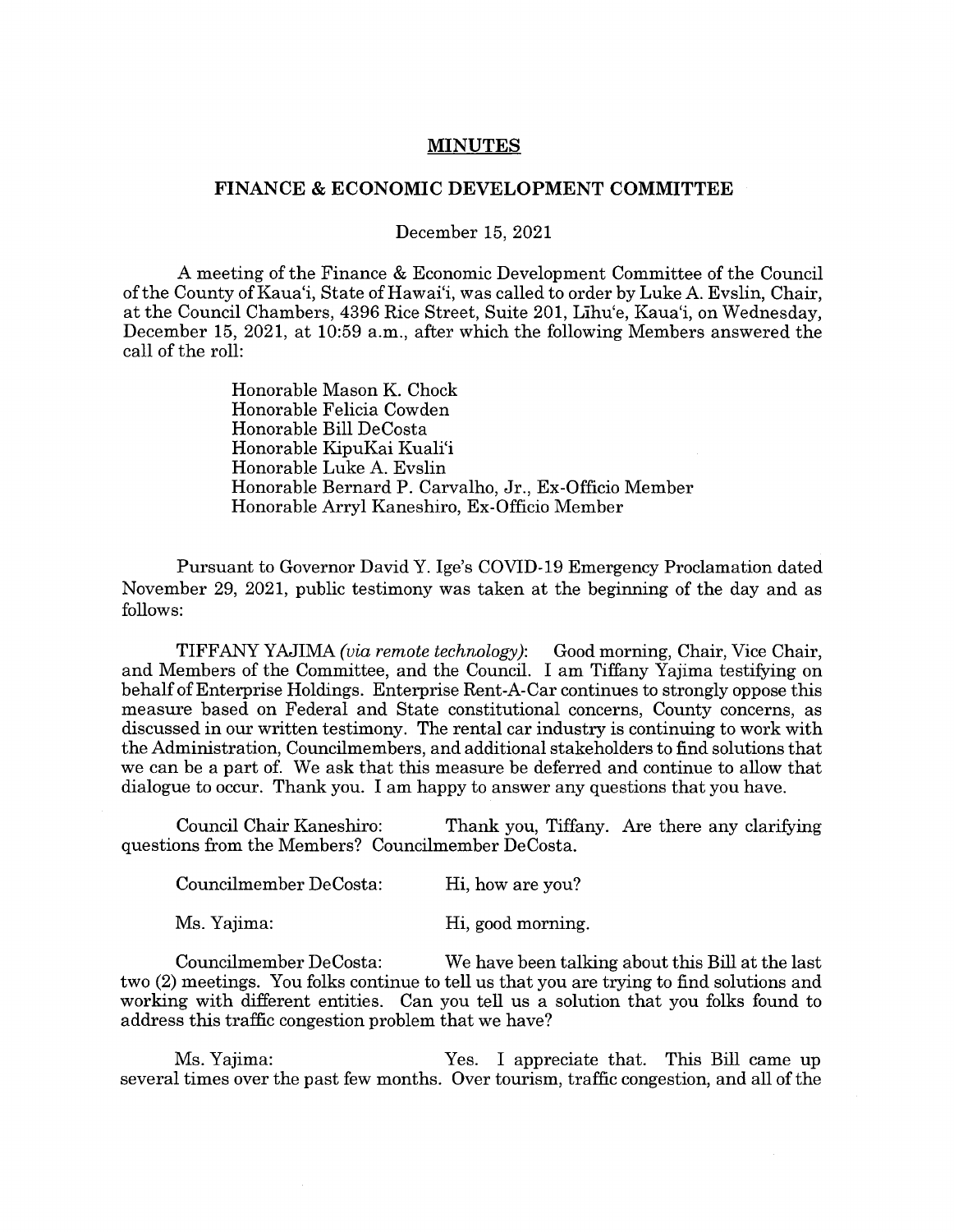problems we identified in the Bill are pretty complex, do not involve only one (1) entity, but require conversations around and between many stakeholders. We have been discussing alternative modes of transportation, educational campaigns, and opportunities to work with the County and Administration. If the Administration is available, I would defer to them to discuss some of the options. Those are the types of solutions that we are working towards.

Councilmember DeCosta: Thank you.

Council Chair Kaneshiro: Are there any further clarifying questions from the Members? If not, thank you for your testimony, Tiffany.

Ms. Yajima: Thank you very much.

There being no further public testimony, the meeting proceeded as follows:

Minutes of the December 1, 2021 Finance & Economic Development Committee Meeting.

Upon motion duly made by Councilmember Kuali'i, seconded by Councilmember Cowden, and unanimously carried, the Minutes of the December 1, 2021 Finance & Economic Development Committee Meeting was approved.

Committee Chair Evslin: We received no written testimony and have no registered speakers on this item. Is there any final discussion on this item? The motion is carried. Clerk, can you please read the next item on the agenda.

Bill No. 2828 A BILL FOR AN ORDINANCE AMENDING CHAPTER 5A,<br>KAUAT COUNTY CODE 1987, AS AMENDED, AMENDED, ESTABLISHING A COMMERCIAL VEHICULAR RENTAL REAL PROPERTY TAX CLASS **(This item was Deferred to the 2nd Committee Meeting in February of 2022.)** 

Councilmember Chock moved to approve Bill No. 2828, seconded by Councilmember Kuali'i.

Committee Chair Evslin: We received written testimony on this item, and we had one (1) registered speaker that provided testimony this morning. This is the rental car operations Real Property Tax Class Bill that we deferred at the last meeting to provide time for the Administration to look into concerns that were raised in submitted testimony, to meet with the rental car companies, and to allow us to post an Executive Session regarding legal matters. Administration asked for a two-month deferral. We have an Executive Session later, but that should not impact today's deferral, and we can hopefully move on the deferral. Are there any questions? Is there any discussion?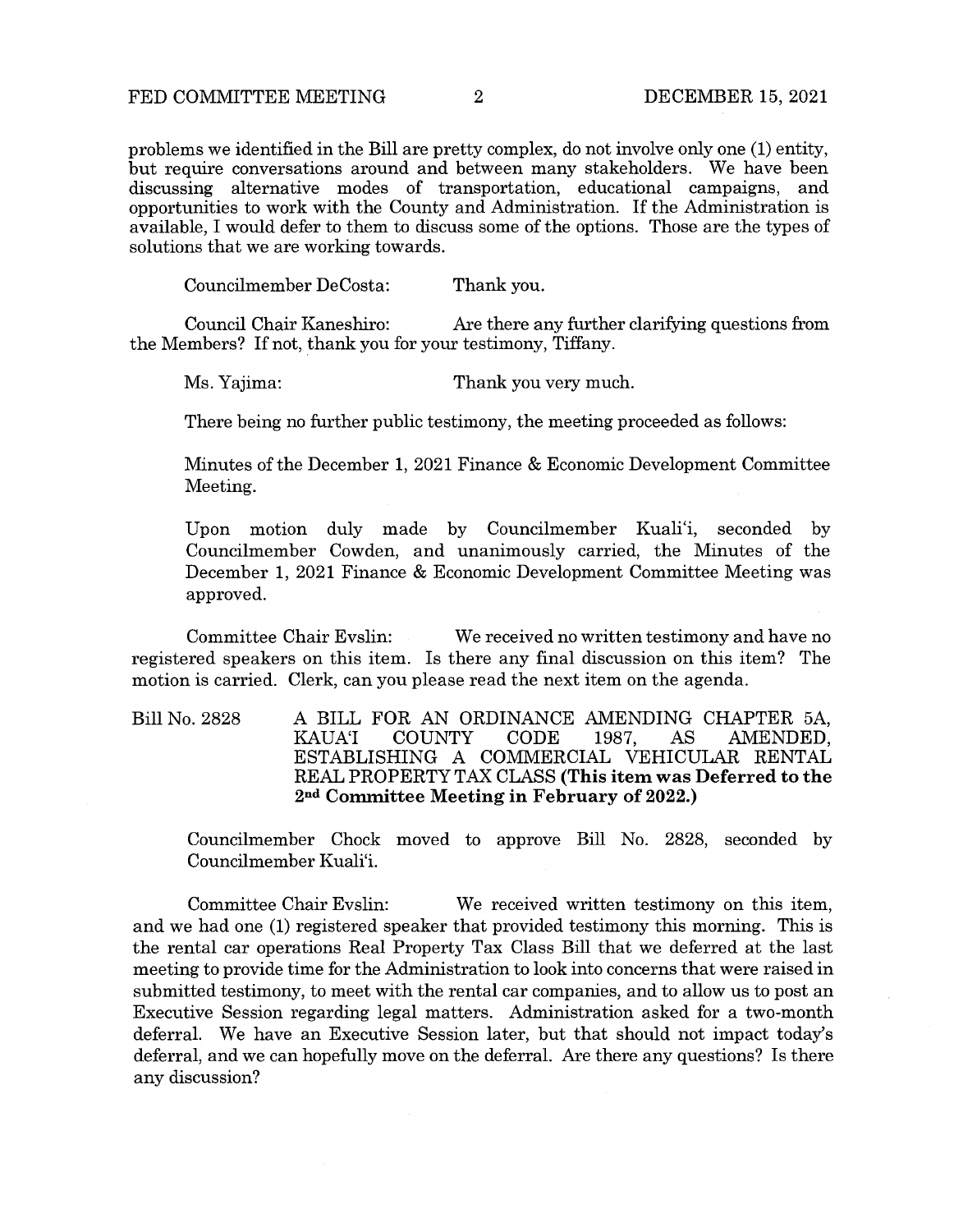Councilmember Chock: Stop me if this is Executive Session material. I am curious and I think Councilmember DeCosta brought it up in response to the testimony regarding the progress that we are making, to come up with solutions that are beneficial to all parties. If there is anything on the floor that should be or can be said, I would appreciate it. If not and we need to hold it until Executive Session, I understand.

Councilmember Evslin: you want to take that question? We can suspend the rules. Mike Dahilig, do

There being no objections, the rules were suspended.

MICHAEL A. DAHILIG, Managing Director *(via remote technology):* Yes, sure Committee Chair. Mike Dahilig, Managing Director, for the record. I know there was a previous question from Councilmember DeCosta and Councilmember Chock concerning the progress of where things are going. As Ms. Yajima mentioned in her testimony this morning on the Bill, there has been a multilateral set of people that have been discussing final points of what the issues are and trying to find solutions or create solutions to be able to move forward with litigation and the intent behind this Bill was partly premised upon. What we have been engaging on over the last few months have been discussions about looking at State authority and looking at ways we can use current tools within State and County authority to be able to both raise revenue for tourism management, as well as provide opportunities for visitors to the island to be responsible. Some of them involve looking at measures that are currently in line within the current legislature. As you know, we only got through one (1) session. The second session still has bills that are relevant to the discussion. We are currently asking questions of the Attorney General relating to liability on behalf of the rental car companies to be able to charge or ask for certain fees. There has been a lot of technical things that have been going back and forth with folks in the rental car industry. We are asking for leave of time to let some of those questions to be answered by people that are outside of the discussion. Getting the legislature or Attorney General involved. That is where are at this point.

Councilmember Chock: Thank you.

Councilmember Evslin: Members, are there any further questions?

There being no objection, the meeting was called back to order, and proceeded as followed:

Councilmember Evslin: I will call this meeting back to order. Before we take the motion to defer, is there any final discussion? Can someone move to defer this meeting to the second meeting in February?